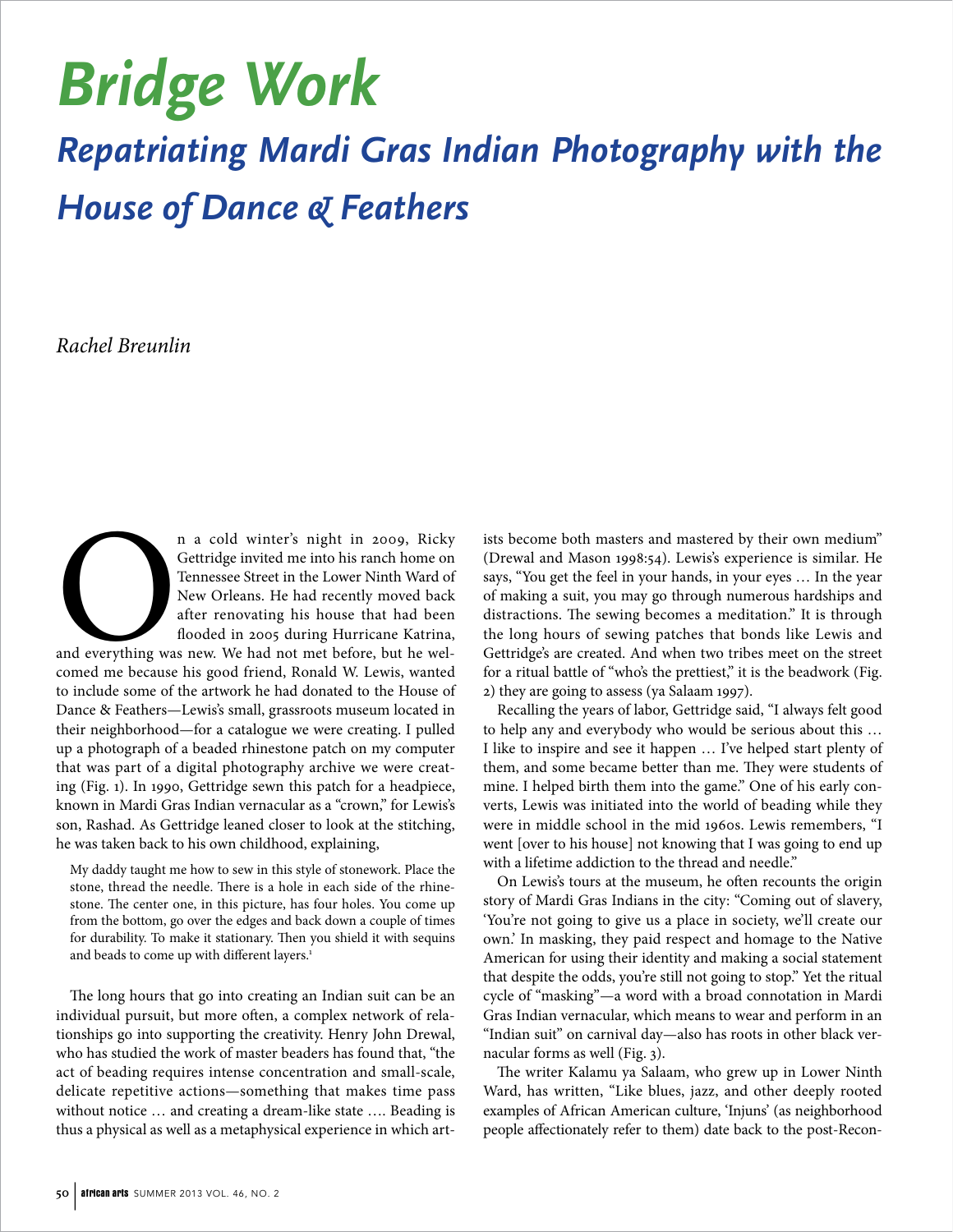

Close-up image of a beaded patch by Ricky Gettridge that is on display at the House of Dance & Feathers. Photo: Devin Meyers, courtesy of the HODF

2 Ronald "Buck" Baham, Big Chief of the Seventh Ward Warriors, known for his meticulous beadwork wearing a suit he sewed in the "downtown" threedimensional style.

Photo: Ronald W. Lewis, courtesy of the HODF

struction era … a significant period of racist repression and outright terror" (ya Salaam 1997:11–12). At other periods of time in New Orleans history, carnival masking was also used in the black community in the struggle for equality. For instance, Lewis often cites a cultural organization based in downtown New Orleans, Tambourine and Fan, for being an inspiration for his own activism. The cofounder, Jerome Smith, was a member of the Congress for Racial Equality, and supported many Indian suits while also participating in Freedom Summers. As an organization, Tambourine and Fan directly articulated the connection between Mardi Gras Indian culture and organizing for civil rights.<sup>2</sup>

Similarly, Gettridge and Lewis grew up during the Black Power movement, worked on countless suits together for people who masked all over the city, and eventually helped start a tribe in their own neighborhood called the Choctaw Hunters. When Lewis retired in 2002, he apprenticed with a communitymuseum in Tremé called the Backstreet Cultural Museum, then took his collection of art objects and photographs, and turned it into his own museum.

Like Lewis's experiences with sewing Indian suits, his approach to building the House of Dance & Feathers was collaborative. He invited people involved in what he refers to as "the culture" and asked scholars and photographers to donate objects and images that were significant to the story he was trying to tell: "I want to educate the world about our great culture, and why we are so successful at it even though the economics say we ain't supposed to be … People come to New Orleans, and the first thing they want to signify is our economics instead of looking at our creativity." This creativity is connected to what Stuart Hall calls "the Black repertoire," in which "people of the black diaspora … have worked on [them]selves as canvases of representation" (1998:27). For Lewis, the museum exhibits he creates at the House of Dance & Feathers become even larger ones.



In this article, I explore the collaboration between the House of Dance & Feathers (referred to in this essay as HODF) and the Neighborhood Story Project, a collaborative ethnography organization in partnership with the University of New Orleans that I co-direct. The two-year project (2007–2009) had the goal of recording Lewis's journey from artist to curator, and documenting his collaborative curatorial strategies. The result was the publication of a book, *The House of Dance & Feathers: A Museum by Ronald W. Lewis*. Working together, Lewis and I created a rough draft of all the text, photographs, and objects that we wanted to use, and then talked to the people represented in the images or who had donated objects to gain their approval and to develop more nuanced stories behind the images. The consultation process can be seen as a kind of "call and response" that has been so important in African American culture (Ashe 1999:280). Following the structure of many performances in both sacred and secular realms, it was interactive, participatory, and broke down barriers between the curator, ethnographer, and artists/performers.3 The stories that came from this "repatriation" project were included in extended captions that created a multivocal collaborative ethnography of both the museum and the culture it represents.

## Community Museums

In a survey of contemporary ethnographic and indigenous media, Terrance Turner points out that self-representation and self-objectification are important components in the struggle to "redefine … identities and places in the social and political-eco-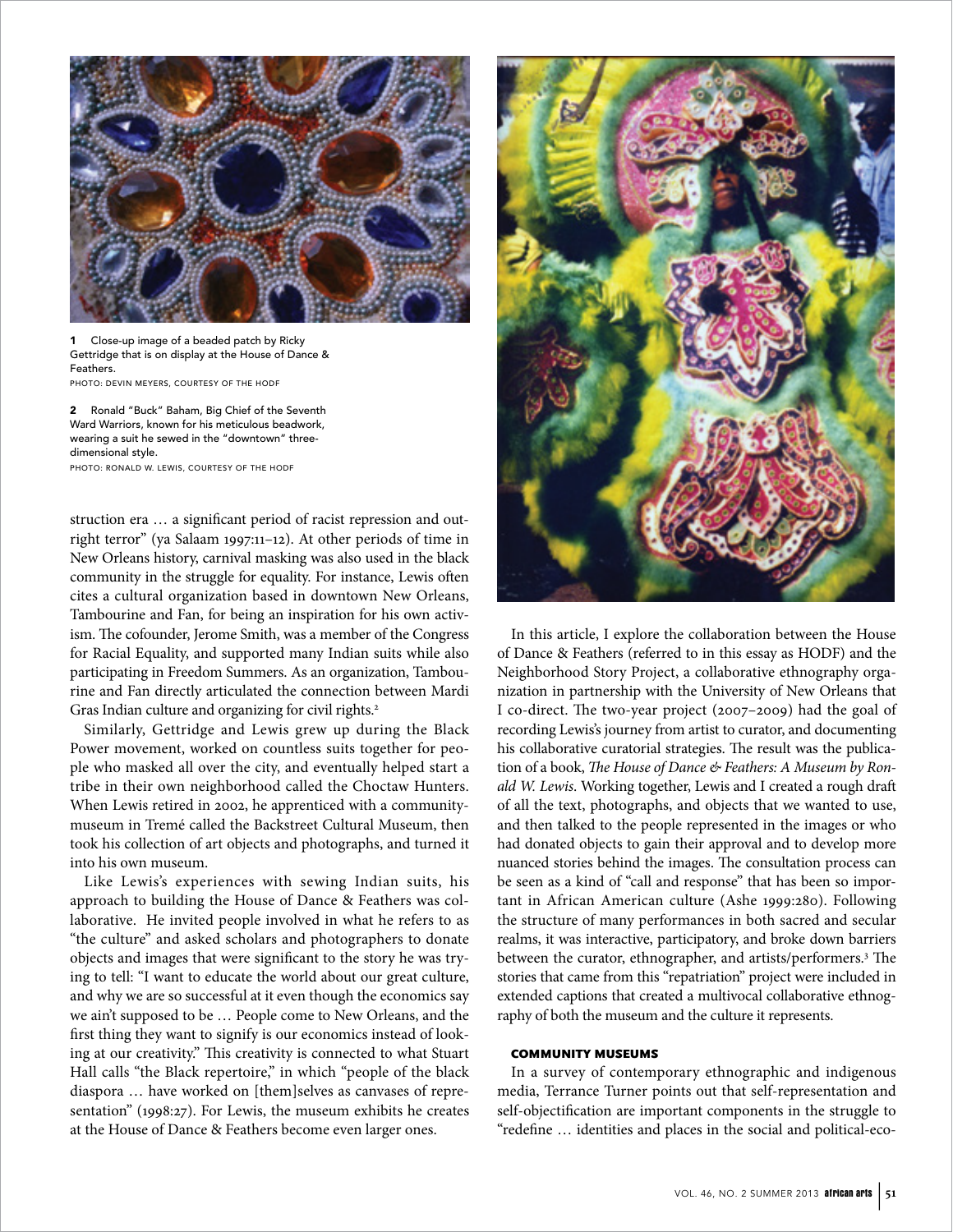

3 The Creole Wild West, with Big Chief Walter Cook second from right, is the oldest Mardi Gras Indian tribe in the city. Photo: Ronald W. Lewis, courtesy of the HODF

nomic" world-order (1995:104). Along with other forms of media, community-based museums have become important sites to develop counter-hegemonic visions and voices. Flinn, Stevens, and Shepard's research on the development of community museums in the United Kingdom has produced a useful definition:

The defining characteristic of community archives is the active participation of a community in documenting and making accessible the history of their particular group and/or locality on their own terms (2009:74).

Although many organizations self-identified as community archives or museums do not make a strong distinction between the two activities, they understand the power inherent in establishing a formal, institutional status, as a way of honoring the knowledge embedded in a community (Schwartz and Cook 2002:14). In this way, these grassroots institutions often make important strides in improving the self and external image of particular groups and locales, and contribute to collective "memory production." However, in scholarship around these museums, more attention is often given to their broader political statements than the collections that have been developed.

Prior to working on the catalogue, Lewis's deep commitment to the African American performance traditions in New Orleans had drawn thousands of visitors to the museum, but the importance of the collection itself had not been critically examined or articulated outside of his tours. Part of this disconnect comes from how he has archived his collection. Visits to the museum are centered around a presentation and question-and-answer session from Lewis, with the museum objects on display around him. These tours allow visitors to feel a genuine personal connection to the artwork. Swept up in Lewis's narrative, the museum tours create memorable experiences that inspire visitors to rethink their notions about public cultures of the city, and the rebuilding of neighborhoods like the Lower Ninth Ward.4 However, for those expecting a more conventional museum experience, visiting the HODF can produce cognitive dissonance. More conventional museums often construct a particular "aura" (Smart 2001) around objects by spacing them out on white walls next to small plaques with information about them. In contrast, Lewis' exhibits consist of a layering of objects that form shrine-like assemblages cutting across time and place, and often work on a metaphoric level without any text panels for further reference (Fig. 4). Sometimes, these richly layered displays can be perceived as disorder, as was the case when a major national foundation interested in supporting grassroots museums did not fund the HODF, in part because of his non-traditional methods of display and lack of written information about his archive.

Lewis's collaborative and interactive approach to museum display, however, does fall within the rubric established in the field of African art history. For example, African art exhibitions typically feature music and dance, as well as visual arts. This curatorial approach began more than thirty years ago, when Robert Ferris Thompson wrote that "Africa introduces a different art history, a history of danced art, defined as a blending of movement and sculpture, textiles, and other forms" (Thompson 1979:xii). Many curators of museums and traveling exhibits have responded by inviting ethnographers and photographers to contribute supplemental text and images to their projects as a way to represent art objects in practice (see, for instance, Cosentino 1995; Fagaly 1997, 2011; Drewal and Mason 1998; Lamp 2004). Much of the scholarly literature on Mardi Gras Indians also includes discussions of these kinds of sensory layers—they can be found in the artistry of the suits, the tribal structure, the songs and dance that accompany different positions, and the ritual meetings of gangs at practice and on the street (Nunley and Bettelheim 1988, Roach 1992, Lipsitz 1988, Smith 1994, Turner 2009).

In addition to an integrative approach to the display of African art, many art historians and ethnographers use photography to illustrate artistic production and to display art within a cultural context. Meant to be representative, the subjects of many of these photographs often remain anonymous. In my work with the HODF, however, I quickly realized that we could not use the images in Lewis's collection without acknowledging who the people in them were and how work fit into the intricate social and artistic relationships involved in the production of Indian suits. As Lewis said, "One of the greatest things I learned from the Mardi Gras Indian culture was to get to know the person out of that costume. Get to know him as an individual. When you see a photo of mine, I usually know the stories behind the suits …We got to know each other on a personal basis, and this is how I try to run my museum, too." To create a catalogue with Gettridge's beadwork without acknowledging his friendship with Lewis would have diminished the understanding of the culture of sewing. Yet, to honor these relationships while turning Lewis's collection into a book, we also had to recognize, and then navigate, the complex relationships between Mardi Gras Indians and the media, especially after Hurricane Katrina..

#### After the Storm, Medicine

On Tupelo Street—named after a tree that grows in the Louisiana swamps—the House of Dance & Feathers sits between Bayou Bienvenue and the Mississippi River. Just over a mile away from the Intracoastal Navigational Canal, which channeled Hur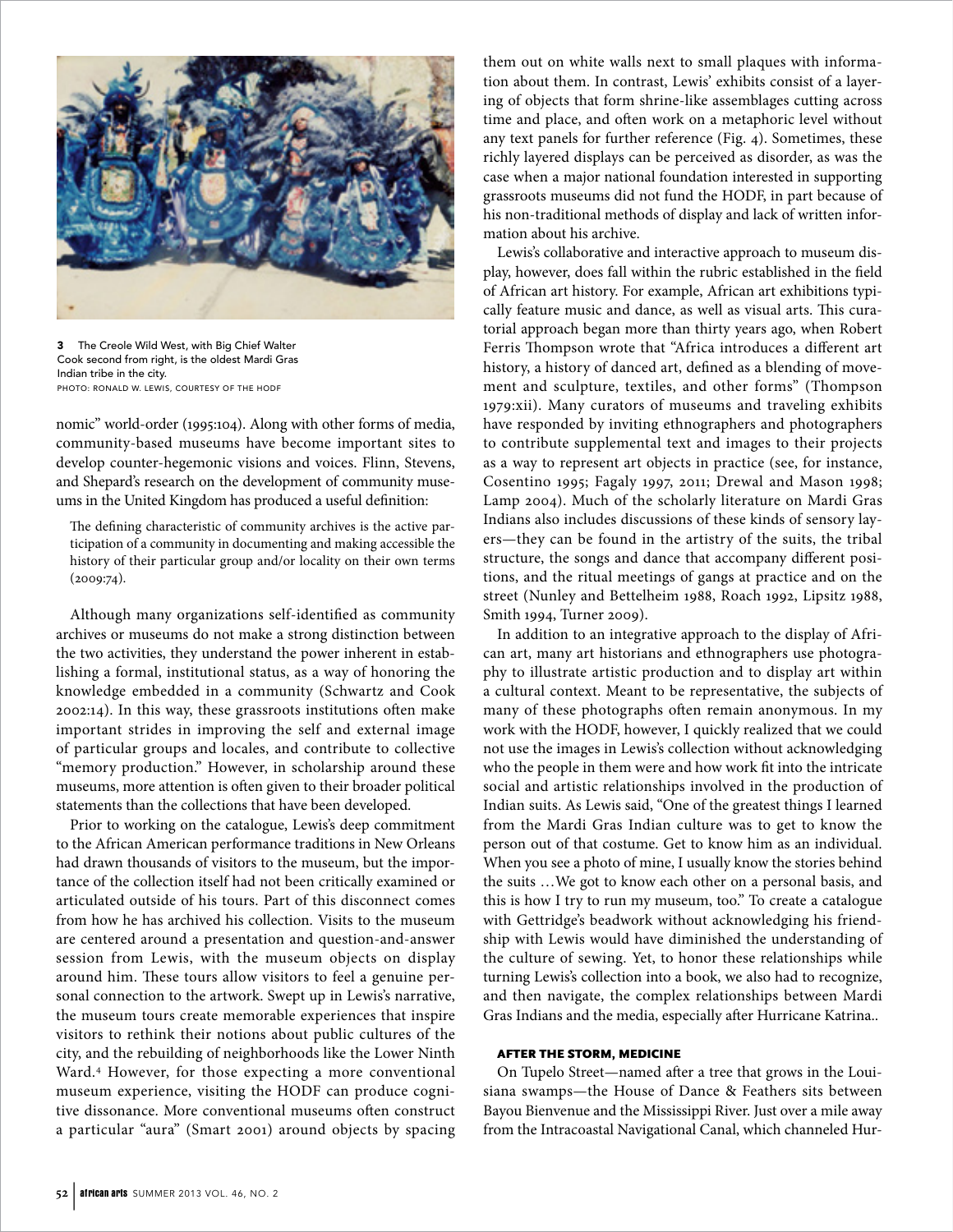ricane Katrina's storm surge into the neighborhood, the museum sits behind the Lewis's modest home. The building's distinctive roofline can be seen from the street (Fig. 5). The architect, Patrick Rhodes, who rebuilt the museum in 2006, explained it this way, "We had to elevate it out of the private realm. We had to make it a public building in some way. We used the roof to express that idea ... It's got this big rolling curve and it's flowing above the building … This idea of floating" (Breunlin 2008:88).

As one of the first buildings in the Lower Ninth Ward to be rebuilt with the help of a large number of volunteers from around the country, Lewis's exhibits and archive showcased what the neighborhood had been, helped people reimagine what could be, and sent a political message that, as Lewis said, "We're not going nowhere and we're going to continue doing what we're doing." The story of the rebuilding of the museum has been extremely welldocumented in high profile exhibits at the Venice Biennale in 2006 and the Cooper-Hewitt Design museum in 2007 (Fig. 6), as well as in publications such as *The New Yorker* (Baum 2006; see also Baum 2009, Smith 2007). Yet for the first few months, the museum was nearly empty, as Lewis only had the collection he was able to carry with him when he evacuated from the storm. Many Mardi Gras Indians had lost their own photographs and suits in the floodwaters as well. For the museum to grow again, Mardi Gras Indians would need to sew again.

In October of 2005, the writer Tom Piazza ended his love song to the city, *Why New Orleans Matters*, with images of carnival: "We will pass one another on Mardi Gras Day with the sound of a parade in the distance, or a gang of Indians coming down the street … and give thanks once again for this beautiful day, this life, this beautiful city" (2005:163). But as Mardi Gras 2006 approached, a great debate in newspapers, amongst politicians, in planning charettes, and around mold-ridden and gutted homes developed (Pareles 2006, Ringle 2006). CNN reported, "The Crescent City remains deeply divided about whether to hold its 150th official Mardi Gras festival at all. Many damaged homes and businesses sit unoccupied after the storm and evac-

5 The House of Dance & Feathers in Ronald W. Lewis and Charlotte Lewis' backyard on Tupelo Street in the Lower Ninth Ward. Photo: Patrick Rhodes, courtesy of the HODF



uations that have dwindled New Orleans permanent residents from nearly 500,000 to just over 156,000" (Patterson 2006). Darryl Keys, Second Chief of the Comanchee Hunters (Fig. 7), addressed the mixed feelings that also existed within the Mardi Gras Indian community, and explained why his tribe decided to work on suits during the first months of the recovery:

The Comanchee Hunters was the first gang from the Lower Ninth Ward to mask after Katrina. Three of us said, "We're gonna all chip in and do it." Most people weren't gonna mask or come back for carnival because they lost their homes. Why mask? I decided to do it for the people. While everyone was in Texas and all over the world, I was sitting at home sewing. A lot of my patches and materials in my attic never got wet in the storm—they were dirty, but salvageable. When I saw the patch on my old boots, I felt like I wanted to make new pair, but then I said, "No, I'm going to let people see the dirt. They survived the storm." The original boots were blue, but I took the patches off and chose red material for the people who died.

The day we paraded, we went back in the Lower Ninth Ward. We said a prayer by the barge that broke through the levee and then we started walking up Claiborne to the St. Claude Bridge, singing two songs we made up—"Busted Levee" and "How You Gonna Cross the Water." You got to cross the bridge to get to and from our neighborhood. A lot of people were sitting on that bridge during the storm and had no food, no water. And the bridge was up, so they couldn't cross.

That day I walked across the bridge in the muddy shoes that went through Katrina, I felt like nothing could stop me. If Katrina couldn't stop these shoes, nothing could. I wanted to donate those. A patch is something on your body but the shoes—walking through the Ninth Ward—means a lot.

They pulled money and time together to create the patches, and in taking to the streets on Mardi Gras day, they symbolically reclaimed their neighborhood. Afterwards, Keys donated the shoes to the HODF (Fig. 8), telling Lewis, "Never clean them because you'll take the royalty out of it. These shoes are straight off the land." The dirt on the rhinestone shoes becomes an alchemy of hope for the rebuilding of the neighborhood.

The land in the Lower Ninth Ward has become some of the most contested ground in the rebuilding of New Orleans (Bourne 2007). Early media reports assumed that because the area was a predominantly working-class African American neighborhood, residents would not have owned the property or have control over the rebuilding of their homes. In fact, 54% of the homes were owner-occupied (Green, Bates, and Smyth 2007:327–28). The museum became a symbol of the commitment to return. It was donations like Keys's that helped to rebuild the collection.

By the time the catalogue was completed in 2009, the one-room museum was overflowing with donations. On the wrap-around deck, a pirogue and the tailgate of pick-up truck with a landscape of the city skyline, seen from the Lower Ninth Ward levees, was spray-painted in neon orange. Inside, Lewis's collections filled every free space. Pale peach, bright yellow, baby blue, and dark navy ostrich plumed fans from second line parades hung from the ceilings. Hand-sewn beaded patches from Mardi Gras Indian suits were on display in glass cabinets. There is a wall of photographs honoring the leaders, or "Big Chiefs" of many of the prominent tribes, and a long table full of books and photography albums.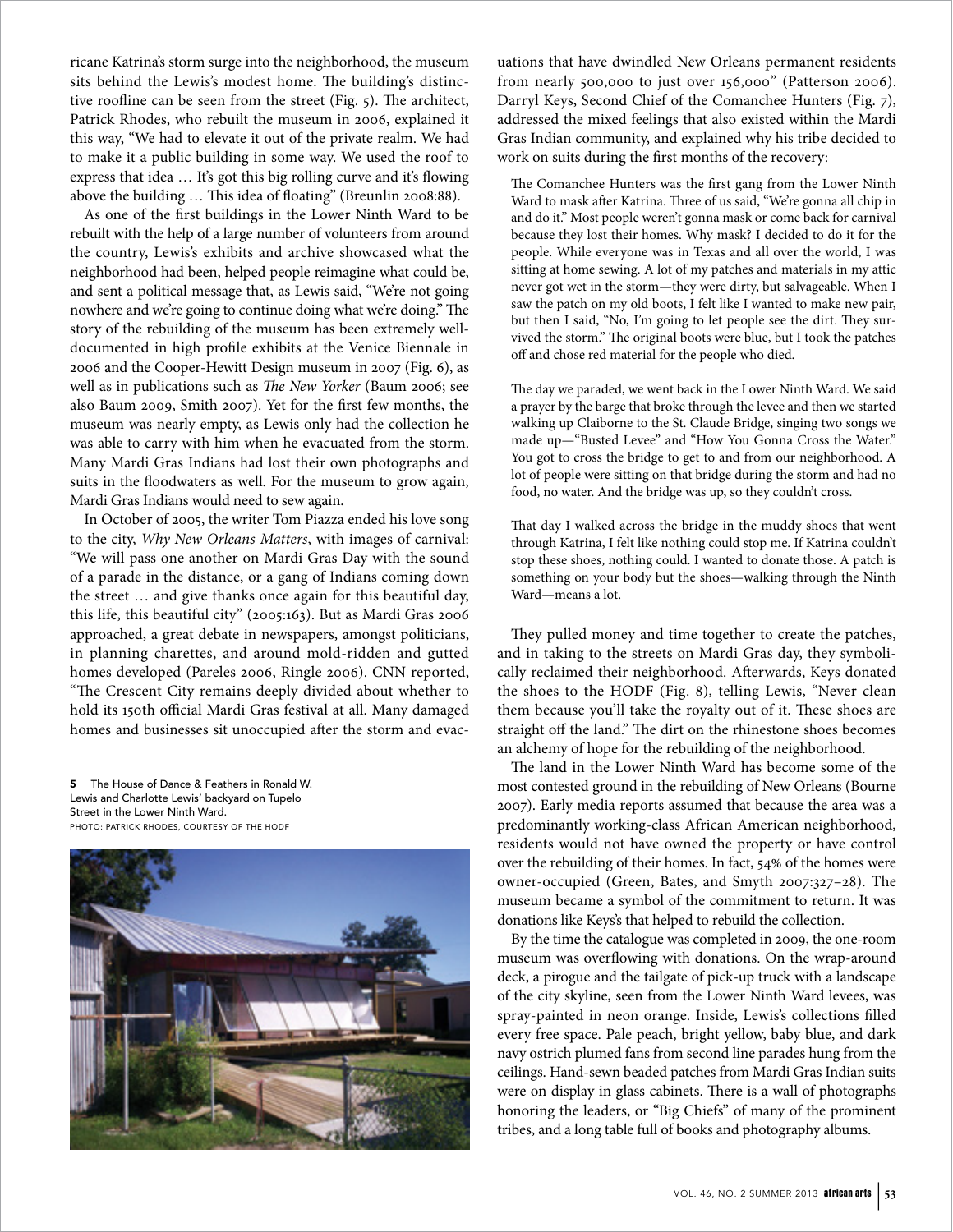

On a back wall is an exhibit called "The Katrina Story" (Fig. 9). Along with memorabilia from the first months after the storm, Lewis laminated copies of articles about the neighborhood that came out in the local paper, *The Times Picayune*. Headlines include: "What Took You So Long?" "After the Water, Utter Emptiness," and "The Return of the Ninth." There is also a photo essay from Mardi Gras 2006 entitled "Native Spirit," which documents members of another Lower Ninth Ward tribe who masked that year, the Red Hawk Hunters. The photograph displayed in a central and prominent place on the spread is of Gang Flag Alphonse "Duey" Robair next to a wooden building that has been nearly pushed to the ground by the force of the water. His flag is covered in white ostrich feathers dipped in blue dye. Looking at this image, and many others like it, it is tempting to use the work of Robert Ferris Thompson to analyze the significance of feathers to Mardi Gras Indian traditions. Thompson makes the following connection between the use of feathers amongst the Bakongo people of Central Africa and diasporic masking traditions:

Feathers on masks or headdresses in Kongo are medicines, referring to confidence and strength built into the vaunting powers to fly. They teach that it is possible to cure illness by rising out of ourselves, emerging from our physical situation into full spiritual awareness and potentiality. Then, by means of radiant sky-implying feathers, heaven can speak of cures we need (1988:25).

While the Bakongo conception of feathers does not necessarily translate into the context of Mardi Gras Indians in New Orleans, Thompson's interpretation can serve as a metaphor for tenacity of New Orleanians to overcome adversity after Hurricane Katrina. And while the turkey feathers and ostrich plumes used in Indian suits come from grounded birds, depending on how an image is framed, a photographer can evoke the idea of flight (Fig. 10). This metaphor of art rising above the destruction caused by the storm has captivated New Orleanians of diverse backgrounds, and explains why images like Robair's are so powerful. To borrow Thompson's analogy, feathers have become medicine. Yet as poetic as it is, the way photographers have gravitated to the suits of Mardi Gras Indians has brought up a conflict inherent in photography: Are photographs the representation of truth or a mechanism for metaphor (Watriss 1998:3).

Darryl Keys, Second Chief of the Comanchee Hunters from the Lower Ninth Ward in 2006. Photo: Elliott Hammer

8 Darryl Keys' shoes from Mardi Gras 2006, donated to the House of Dance & Feathers.

PHOTO: DEVIN MEYERS, COURTESY OF THE HODP



#### Repatriation: Donations as Reciprocity

The powerful symbolic possibilities of Mardi Gras Indians within a post-Katrina recovery and before, within the broader context of the African diaspora—has led to many documentary and academic projects that are often resented by the Mardi Gras Indians and considered exploitative. Lewis's good friend Big Chief Ray Blazio of the Wild Apaches (who has donated a significant number of photographs to the museum) was not shy about articulating the feeling of many, "A lot of them came around with that education—Ph.D.s and stuff—and stole a lot. They're just repeating what they done heard and using extravagant words. They never masked, but people be believing what they say." (see also Clifford 2004) The HODF joins other community-based organizations like the Backstreet Cultural Museum and the Mardi Gras Indian Hall of Fame as interventions into the politics around who has the right to represent black cultural traditions in the city—an issue that was present before Katrina, but have been magnified by the storm (Regis 1999, 2001; Barrios 2010; Regis, Breunlin, and Lewis 2011).

On St. Joseph's Night 2011, one of the largest gatherings of Mardi Gras Indians of the year, documentation and surveillance were happening all at once. As I stood on the corner of Washington and LaSalle in Central City with hundreds of other people to enjoy the street theater, I talked with some friends from the Ninth Ward who I'd worked with on book projects in the past. While they were waiting for their cousin, Darryl Keys of the Comanchee Hunters, to come out, I made arrangements with a colleague to submit a panel discussion for an anthropology conference. In between, I met up with Cynthia Becker, who was working on her article for this issue, and ran into neighbors, curators, social justice activists, and "diasporic tourists" as well as residents of other neighborhoods who came out to see the tribes from their area.

As the cobalt blue of dusk faded into darkness, the streetlights and an enormous full moon illuminated the street. The Red Hawk Hunters came up Washington Avenue, bringing a huge crowd, known as a second line, that sang, "Hey, don't go nowhere, the Ninth Ward's on its way!" On each corner, police officers stood in twos to monitor the Indians and the crowds, while a group of activist-lawyers were there to watch the police, who had unjustly shut down the event in 2005 (Barrios 2010,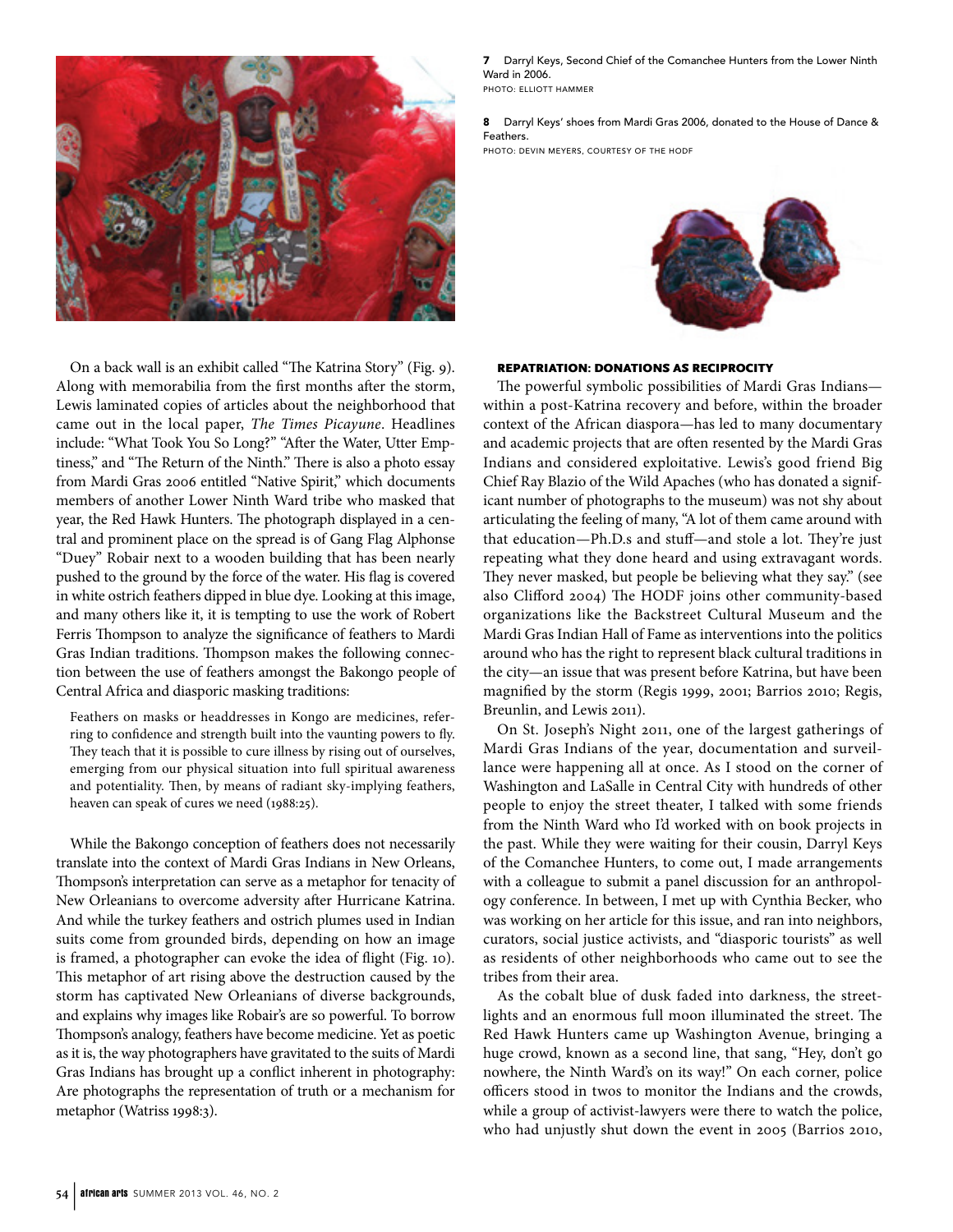Reckdahl 2010). Documentary equipment ranged from professional video cameras, iPads, and still photography cameras to cell phones. All were interested in taking images to record the multilayered spectacle of the night—some as you would any personal event, such as graduation or the prom, and others for professional uses. The issues have become so contested that some Indians have enlisted lawyers to explore how they can copyright their suits in the public realm. These lawyers were out on the streets as well, monitoring the event (Robertson 2011).

Artist L.J. Goldstein, who has photographed street culture in New Orleans for more than fifteen years, reflects on the tension between documentation, commercialization, and art:

How previous photographers have handled the socioeconomics of their work, whether real or perceived, has created an emotional topography in this community difficult to navigate. The general belief is that photographers are making money while those photographed receive no compensation— not a dime, a print or a thank you. Generally, it's true, the economic stream is unidirectional, but it also negates the creativity involved in the art form. It is not helpful that the language of photography uses words like "taking," "shooting," and "capturing." This is why I am adamant about saying out there in the streets that I am "making photographs."6

And once taken, the images, created for many different purposes, take on a life of their own, which can change over time and who has access to them.

In the book *Pictures Bring Us Messages*, anthropologists working for the Pitt Rivers Museum examine what happened when they returned an archive of photographs to the Kainai, a Blackfoot-speaking tribe, in Southern Alberta, Canada. The photographs come from the collection of an Oxford anthropologist, Beatrice Blackwood, who traveled across Blood Reserve for two days in 1925 taking pictures. She had an ethnographic interest in the subject matter, photographing how people wore moccasins shawls, earrings, farm overalls, straw hats to show the blend of "traditional" and "assimilated" aspects of Kainai culture, but she did not document individual names and biographies of the people she photographed (Brown and Peers 2006:267). Archived at the Pitts River Museum, the photographs remained anonymous until, through the work of Pitt Rivers museum staff, the images were returned, and the stories and lineages came together in personal memories. As Peers and Brown write, "We seldom know much about their other realities, about the quite different sets of meanings attached to them within their source communities, about who the people in such photographs are to their relatives, who often recognized them and reattach biography and history to their images" (2006:267).

In the case of taking photographs at an event like St. Joseph's Night, images of Mardi Gras Indians are often representational as well. Coming in for a day or two at big events, photographers rarely know the people in the pictures they take. In



or the name of the tribe or role within the tribe that someone is "running"—"Spyboy," "Flagboy," which are positions that are often identifiable by beadwork or accessories.

Since the storm, the Red Hawk Hunters have become especially popular with photographers. When we talked about the images of their tribe that had been produced, the Big Chief of the tribe, Nelson Burke, identified a different set of priorities:

Everywhere I go, I see myself in places I didn't expect to see my picture. A lot of them cats try to get a good facial shot to show off the feathers. But what we're looking for is the artwork—I want to see what you've done that year. I know you gonna mask, but I want to see what you've sewn. The feathers only take a few days to put on a suit. It's the beadwork that counts.

The facial shots that Burke describes are similar in many respects to the images produced by early portrait photographers of American Indians. Often unconsciously, the image of the "stoic" Indian, as represented by photographers such as Edward Curtis, is reproduced in the framing of images of Mardi Gras Indians so that what might have just been a bored moment in between activities is digitally captured as ponderous thought (see Faris 2003 for a discussion of Curtis's images).

While there is not a lot of literature on the "return" of images to community-based archives, there is a growing body of work around returning images from larger Western institutions to indigenous communities.

Photographs, effectively locked away in institutions, were potentially important voices in indigenous histories, and have had a profound effect on practices of ownership, access to images, right to knowledge, and to ideas of evidence and value. Increasingly, indigenous people have begun to demand control over their own histories, represented by material and visual collections in Western museums and archives, a process that … is increasing their ability to assert their own identities and political voice (Edwards and Morton 2009:18).

Of course, photography is a reproducible medium, which allows for copies of the same images to exist in multiple locations, side-stepping some of the more contested issues in museum repatriation (Pinney 1989:57). In New Orleans, Lewis has considered his museum as a site for repatriation—an archive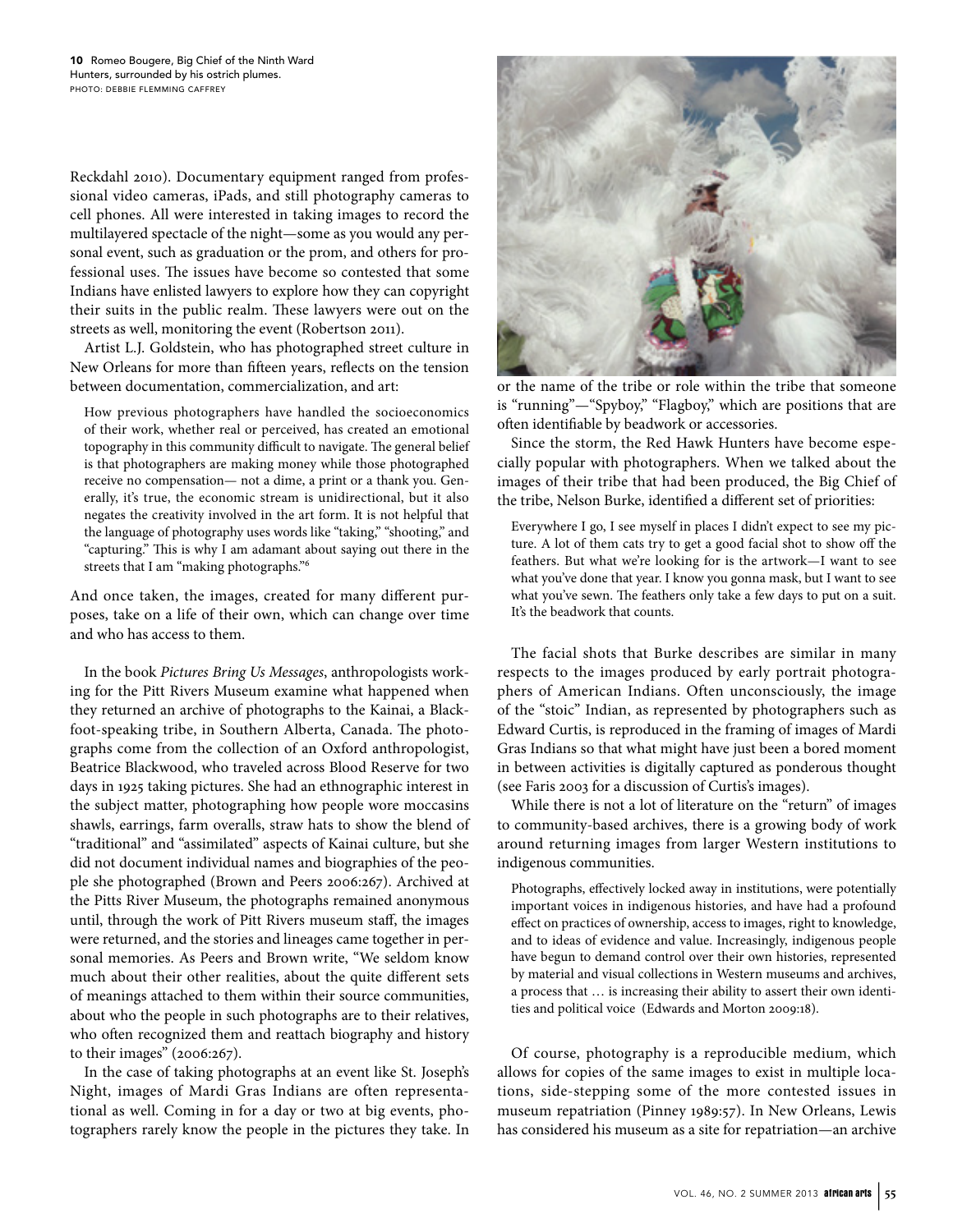

for photographers who want to donate images they take at large public events like St. Joseph's Night.<sup>5</sup> Since his initial call-out, he has also begun to receive unsolicited donations as well. The following email, sent to Lewis, is not uncommon:

I am going through my photographs and I found about 30 digital photos from Super Sunday 2007. Of course, I was there and saw the "third line" myself so I know there are many, many photos floating around out there, but sometimes they just never make it back to the people who really ought to have access to them. Certainly you all are much more likely to know the people in these photos, so I would be glad to donate these to you (Anonymous, Jan. 17, 2011).

The "third line"—a term coined by photographer Michael Smith—refers to the artists and documenters who follow the participatory parades (Fig. 11), known as second lines, led by Mardi Gras Indians and Social and Pleasure Clubs in New Orleans (Smith 1994**,** Regis 1999, Regis, Breunlin, and Lewis 2011). Many of the professional and amateur photographers take stunning images but do not have the relationships, or perhaps the financial resources, to share the images with the people they are documenting. After seeing so many of these photographs on display around the city, it is sometimes shocking to see the collections of images that Mardi Gras Indians own themselves—often mostly 4x6 snapshots taken with disposable or inexpensive powershot cameras. For photographers who are particularly concerned with aesthetics, donating images to the museum not only gives them an opportunity to have their work shown in a grassroots museum located in a neighborhood with strong Mardi Gras Indian connections, but has the potential to help "repatriate" them to the tribes represented.

For instance, documentary photographer and arts activist Lori Waselchuck's image of Percy Francois, of the Comanchee Hunters, crossing the North Claiborne Bridge (Fig. 12). Waselchuck says, "I continue to think about New Orleans as an island: its bridges standing irresolutely as either a link or a barrier to

11 Photograph of Super Sunday, near A.L. Davis Park (often still referred to as Shakespeare Park), by L.J. Goldstein expands the frame to include the "third line." Here we see three pairs: a mother holding her child, a Mardi Gras Indian dancing with a little boy, and a photographer with her camera. Goldstein is a board member of the HODF, helped rebuild the museum after the storm.

12 Photograph of Percy Francois, of the Comanchee Hunters, is part of Lori Waselchuk's series, "Love and Concrete," which explores the North Claiborne Avenue in New Orleans.

the rest of Louisiana and the country." Donated to the HODF catalogue, the image enters into conversation with many other images and artwork from and by the Comanchee Hunters. We paired it with Darryl Keys's donated shoes to help illustrate his story and create another bridge—this time between different mediums and aesthetics (Fig. 8).

#### The Family Album Goes Public

Despite the contested politics photography on the street, taking pictures plays an important role within Mardi Gras Indian culture for a number of reasons. The first is the most straightforward—most people involved in sewing would agree with social anthropologist E.E. Evans-Pritchard, who said that photography could be a "kind of historiography" (1962:26). For Mardi Gras Indians, who often disassemble their suits after they are worn because of space constraints or reuse or lend the patches for future suits, photographs become an important record, and not just for the person who is wearing the suit. For many of the people who sew for tribes, but do not mask or own the suits, the photographs document their creative labor and their evolution as artists as well. Melvin Reed, for instance, has worked on hundreds of suits for the Yellow Pocahontas Hunters and has mentored many people in the art of sewing and design. He said,

I worked at Swiss Bakery as a cake decorator, and would come home and sew until two or three in the morning. One year, nine Indian suits came out of this house. The cats who sit down and discuss schemes and designs for suits always tell me, 'I was in Reed's school.'

Reed has a large collection of photographs documenting years of work (Fig. 13). The pictures are not taken as art, but as documents that record the artistry, and to record his relationship to particular people and tribes.

Lewis's initial interest in taking pictures of the suits fits into this model as well. He documented the Choctaw Hunters through snapshots, and when he wasn't following them into battle, he was wandering the city with other tribes, taking photographs of suits that were special to him. He wasn't looking at the symbolism of resistance often evoked by professional documentarians, but the individual stories and artistry. As we went through his photo albums, Lewis explained, "I always say, when you recognized by your peers for what you do, that's one of the greatest accolades that you can receive. People who are in the culture know that your commitment shows." He printed the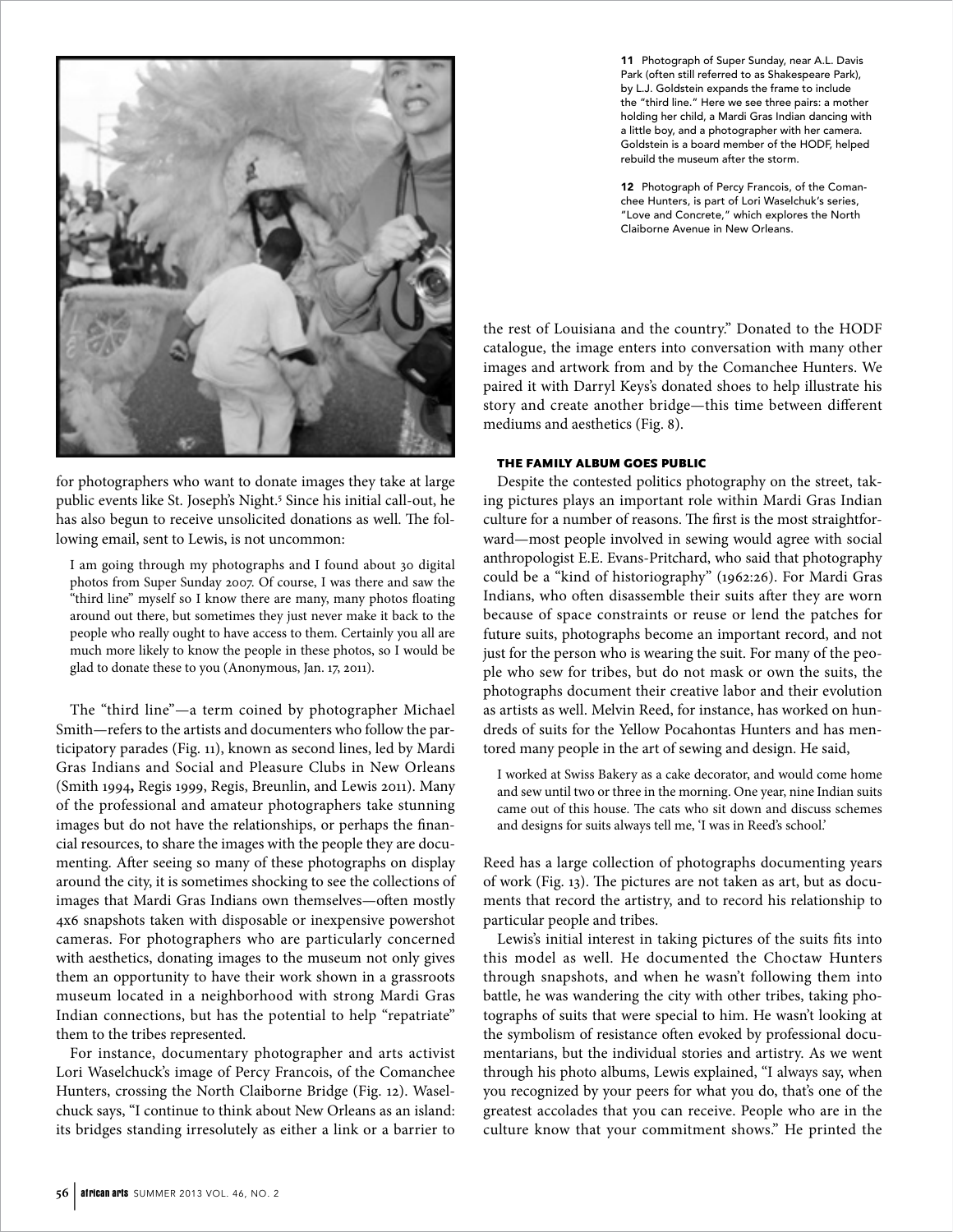

glossy 4x6 photographs at Walgreen's and organized them into photo albums to be mulled over amongst family and friends. When the HODF opened, the photographs that Lewis had kept in albums as a hobby entered the public domain.

In one of Lewis's favorite photographs, he is standing next to his son, Rashad, in 1993. Rashad is masking as the Spyboy for the Choctaw Hunters (Fig. 14). The unknown photographer has tilted the camera so they are on an angle. Lewis has his arm around his son, but they seem to be looking at another photographer. Spectators walk by in the background. As an image, there is nothing remarkable about the snapshot except that it represents, to Lewis, the pride of his family's involvement in starting a tribe "way downtown."

As we talked through what images should be used for the catalogue, Lewis said this one needed to go in. He talked about his devotion to his son and his group of friends who helped him sew the suit—whom he called his "dream team"—a group of Lower Ninth Ward residents who have participated in the tradition all over the city. These include Walter Cook Jr., Big Chief of the Creole Wild West, who inherited the oldest Mardi Gras Indian tribe on record; Ricky Gettridge, who grew up with Lewis and masked for years with the Yellow Pocahontas; and Gilbert "Cosmo" Dave, who, according to Lewis, was the "greatest Mardi Gras Indian sewer to never wear a suit.'

One afternoon, Lewis and I talked to Dave about his involvement in Mardi Gras Indian culture at the museum. He said he learned to sew from his mother, a seamstress. He credited his mother for introducing him to the Indians, too.

When I was a little boy, my mama took me by the hand and showed me the Mardi Gras Indians. When I got older, I hooked up with the real boys. There are people in the shadows that make Mardi Gras happen. That's how I look at myself. I love to go out on carnival day to see how people react to the suit—I love being behind it and representing it I got a needle and thread stuffed in my back pocket just in case something happens out there on the street. I'm prepared.

We asked Dave to tell us his perspectives on the collective effort of the "dream team," and showed him this picture that documented the suit he helped sew. He had a good look at the image, and remembered how the Choctaw Hunters and its second line paraded all over the city that year. He explained,

When we made it uptown, we met up with another gang that had a yellow Spyboy, too. I had sewed for him years ago. His second line started talking trash. One of them raised up his apron and said, "You can't beat this!" Underneath was all beadwork I created more than ten years ago. It was still looking sharp. I jumped up and said, "You want to talk fire to us, who Spyboy you is?" If they're gonna come at us with all that noise, I made them know it. I made him say it: "I'm your Spyboy, Cosmo."

His memory of that day illustrated how, in the heat of an artistic battle, the other Spyboy must admit not only to reusing patches, but he must acknowledge his debt to Dave's labor. None of this was evident in the photograph, but it came alive through the stories told. It took a tilted snapshot by an unknown photographer to help explain why people like Lewis and Dave those in the shadows—might devote themselves to the labor of creating suits for other people to wear—for these fleeting, but poignant, moments when "the culture" recognized their power. Both men "looked past" the posed image to these other memories of the day, demonstrating the inherent uncontainability of a photograph (Edwards and Morton 2009:5). As Trachtenberg has commented, "the relationship between images and imprinted meaning is fraught with uncertainties, for like opaque facts, images cannot be readily trapped within a single explanation or interpretation. They have a life of their own" (1989:xv).

Besides documenting the art work, another important, if more implicit, reason for taking photographs is that they demonstrate and reinforce social ties (Baquet 2000:9). On Mardi Gras day and other large gatherings, photographs are routinely taken by or with a wide network of people who support or actively participate in the tradition. When we showed a wide variety of these images to people who were involved in the making of the catalogue, we found it was often the person *not* masking—who may even have been off to the side of a picture—that became the subject of a story. For instance, Ronald "Buck" Baham, Big Chief of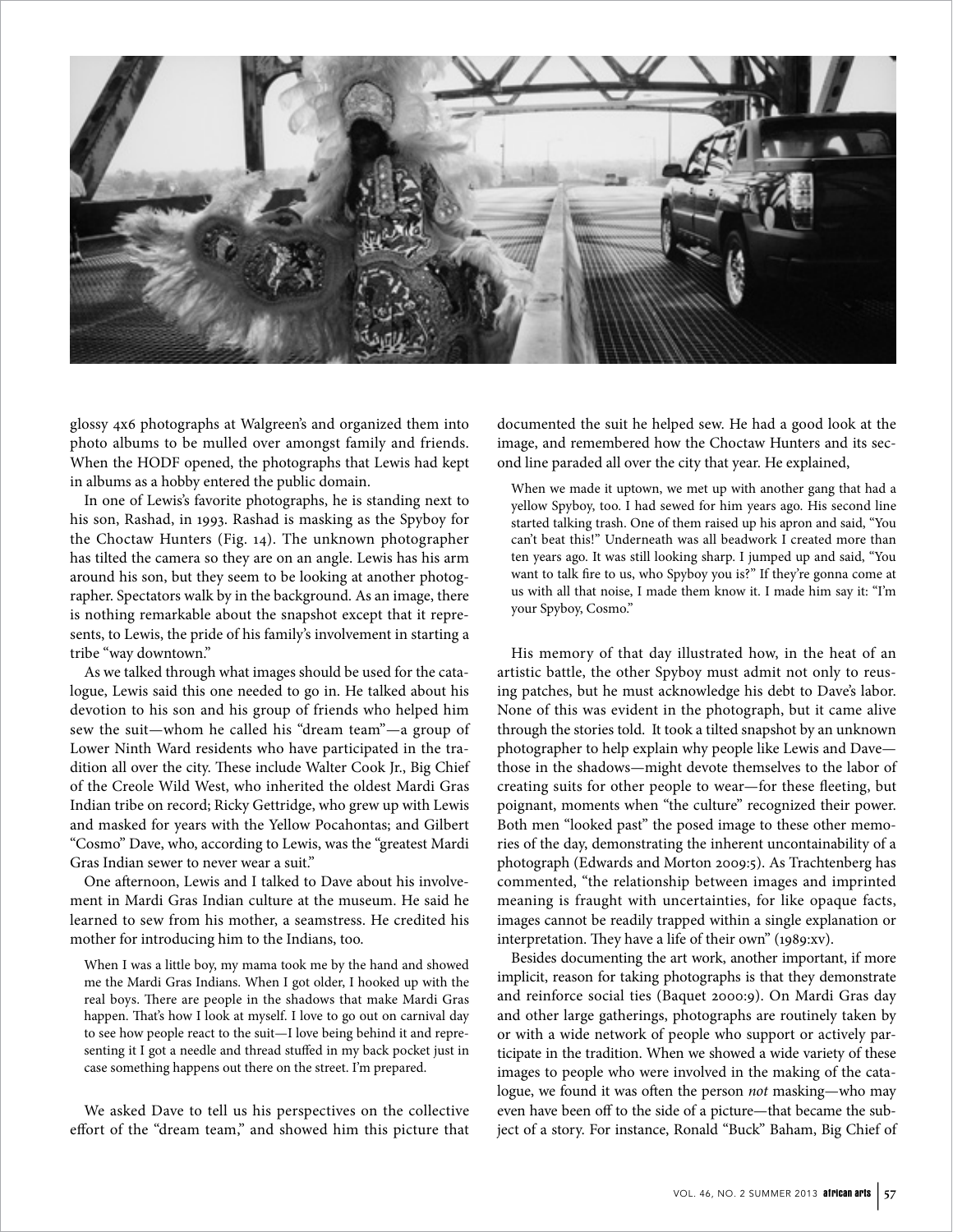

13 Melvin Reed with his collection of photographs of Mardi Gras Indian suits. Photo: Rachel Breunlin

14 Ronald W. Lewis with his son, Rashad, masking as the Spyboy for the Choctaw Hunters, courtesy of the HODF. **PHOTOGRAPHER** unknown

the Seventh Ward Warriors (Fig. 2), saw a picture of his second line in front of the Backstreet Cultural Museum and narrowed in on a man in a wheel chair. He said, "Tyrone Miller loved the Indians and no one could sing 'Shoo Fly' like he did. When the song begins, everyone backs up. They let him sing it alone." In this way, the act of taking a picture, or reflecting on one later, are ways of pulling the wide network of people who come to support and/or participate in a particular tribe. For Mardi Gras Indians, the experience of making art together over decades creates both tight and complicated bonds between biological and fictive family.

#### Photography and Kinship

The stories of Lewis' closest friends came out of conversations at the museum itself. But the museum is much more than Lewis's personal stories—in its exhibits and archives, other people's lineages and stories are documented as well. For instance, a significant amount of the wall space is devoted to an exhibit of Big Chiefs of Mardi Gras Indian tribes—both past and present. It includes a combination of images taken by Lewis, and ones donated by photographers or people who mask as Indians themselves. There is a special emphasis on tribes from the Lower Ninth Ward. Among them are pictures of the late Rudy Bougere, Big Chief of the Ninth Ward Hunters, as well as the tribe's current Big Chief, Romeo Bougere (Fig. 16), and the Big Chief of Red Hawk Hunters, Nelson Burke (Fig. 17). In each of the three photographs, the late Bougere's influence was clear in the pictoral beadwork accented with rhinestones and bordered with ruffles and ribbon, which was his signature style.

During a tour of the museum, Lewis might explain that Burke's tribe branched off from the Ninth Ward Hunters. While we were putting the catalogue together, Lewis explained that, "When Rudy retired, he decided to give the gang to his Second Chief, Nelson Burke, but then changed his mind and made his son, Romeo Bougere, Big Chief. When you talk about how Romeo took the lead, and Nelson started his own tribe, you're talking about a story of the real brotherhood found in Mardi Gras Indian culture." Many people speculated on what might have gone on between



Bougere and Burke, but Lewis felt it was not his story to tell.

As part of our collaborative process, I met with Bougere at his family's home in the Lower Ninth Ward and showed him the image we wanted to use. I was hoping that we might be able to include the larger story, but worried it might be too painful. Tentatively, I brought up the split. He said, "Everyone asks about it. They think we don't communicate. That's not true. We talk almost every day." He went on to explain:

The year Nelson was supposed to become Big Chief, he didn't mask and my father was mad. He told me since I had been sewing, I'd be the Big Chief instead. I was only 18-years-old and I had some big shoes to fill. I masked as Big Chief that year, but after my father died, I supported Nelson's new tribe, the Red Hawk Hunters for the next two years. It was a hard position to be in. Nelson was like my father's other son. All my life I've known him, and he's an older brother to me. I still tell him to this day, I would love to run under him. I respect him as my Big Chief, but once you become one yourself, you can't demote yourself.

I had to start over and, at first, no one respected me. No one believed in me, and I had to develop a name for myself. During Indian practices, the other chiefs just saw me as this young, crazy ass dude and I'd get put out. They said they didn't want to meet me, but I kept coming back and eventually, I gained their respect.

Bougere looked at the photograph of him in a green Mardi Gras Indian suit, and said that it was taken in 2007, the year he "really started sewing." He knew, "You can't scream, 'I'm a big Chief' and not build a Big Chief's suit." In a the style of pictoral beadwork—often known as the "uptown style," but used by the tribes in the Lower Ninth Ward as well—a Big Chief 's suit contains beaded patches that magnify their size—the central piece is the apron—sometimes it is one large panel, but often it contains other panels off to each side as Romeo's does in the green suit. In addition, one's chest, arms, and back are also covered in patches. When Bougere knew that his suit met the standards, he:

made a stick and put heads on it of all the Indians that messed with me—the color of their scarves are the colors of their suits that year. I wanted to let them know, "Don't play with me."

Burke, still living in Atlanta after his family's home was destroyed during Katrina, came back to New Orleans hav-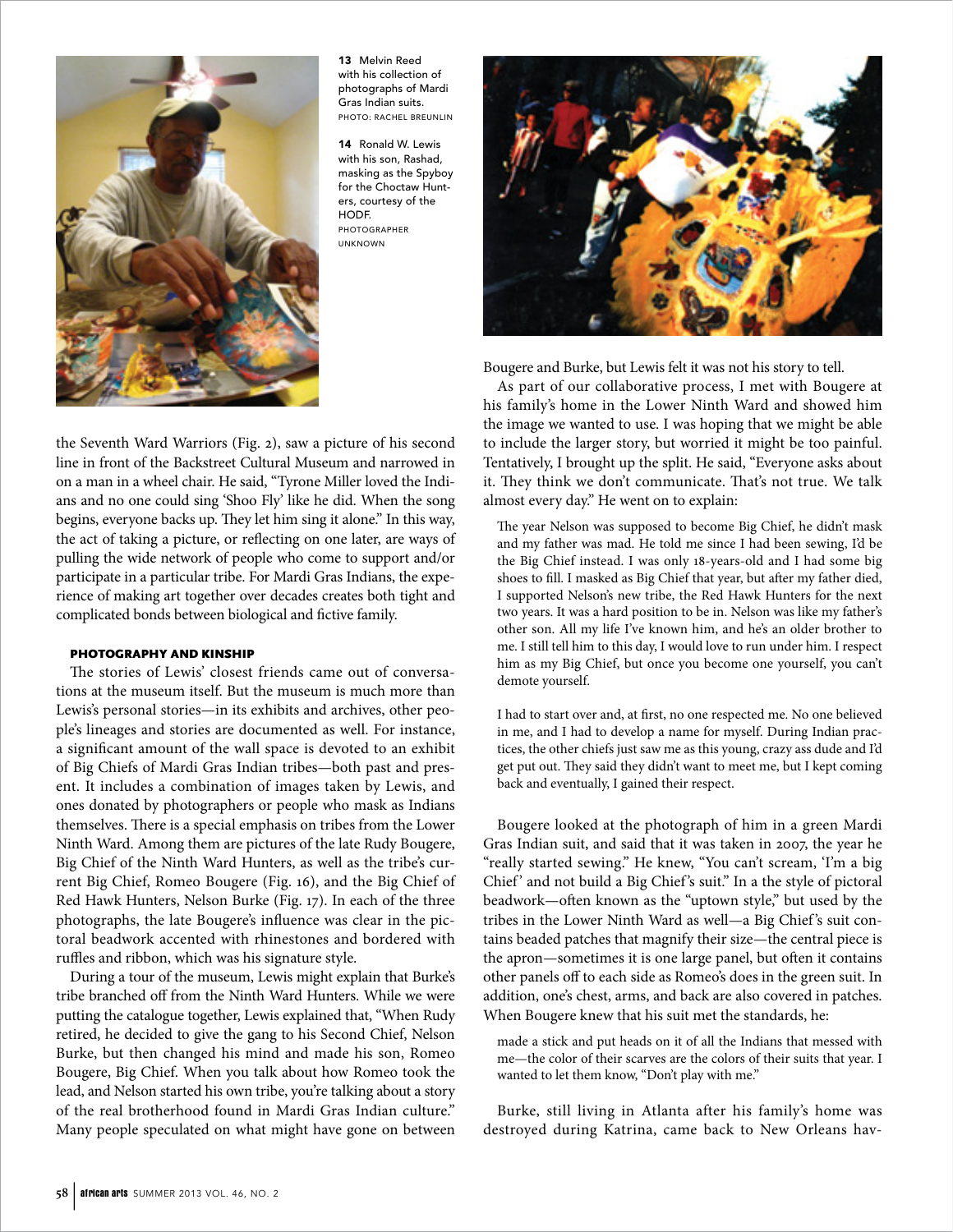

16 Big Chief of the Red Hawk Hunters, Nelson Burke, in the Lower Ninth Ward. Photo: Ronald W. Lewis, courtesy of the HODF

17 Big Chief of the Ninth Ward Hunters, Romeo Bougere. Photo: Ronald W. Lewis

ing created a purple suit. Documented in Lewis's photograph, his apron contains images of an Indians sewn in dark red beads dressed in elaborate feathered headdress, arms transformed into wings, about to lift into the air. Another red hawk flies out of the smoke of a fire. Each hawk representing the ascent of his tribe, Red Hawk Hunter. It was the first year that he would meet Bougere as a Big Chief. Bougere remembers:

I was real anxious. I waited on the corner for him to come out for more than an hour. When we finally met, I was playing so hard, but he didn't meet me like he would meet another Big Chief.

When I talked to Burke later about Bougere's interpretation of the meeting, he agreed, "He's right. I didn't meet him like I do the other cats. I didn't meet him as rough cause I look at him as a little brother." The moment was bittersweet. Bougere said, "We will always be family, but because we're two different tribes, we don't collaborate. After we meet, he goes down the street one way, and I go the other." Over the last few years, the Ninth Ward Hunters and the Red Hawk Hunters have created some of the most stunning beadwork around the city. Bougere and Burke both have committed groups of people who mask with them.



## **CONCLUSION**

In March of 2009, the Neighborhood Story Project and Lewis hosted a book release party at the HODF and members of many tribes documented in it attended. Everyone who participated in the making of the book received a free copy that night. In addition, Lewis received fifty free copies of the book, and buys books from the NSP at cost to sell at the museum. More than 300 people braved a very rainy night to attend the event. We asked other Mardi Gras Indians to begin the ceremony by singing Indian songs, and then Lewis gave a speech, where he called out to the crowd, "For a long time people have been writing about us, now we've written our own story. I didn't write this book alone. This book is for all of us." In response, the Indians sang out, shaking their tambourines (Fig. 18).

As a scholar committed to collaborative ethnography, it was a powerful moment. I wanted to work with Lewis to create a book that would be grounded in the community it came from, and to see all the people who helped us put the book together celebrate it seemed like a confirmation that the process worked. In the years since it came out, I have also had a chance to see whether the book has had an impact, as Lewis had hoped, on the way that academics and other cultural documenters have approached research with Mardi Gras Indians. On numerous academic and literary panels, I have often heard Lewis say, "Many of them are still like Chris-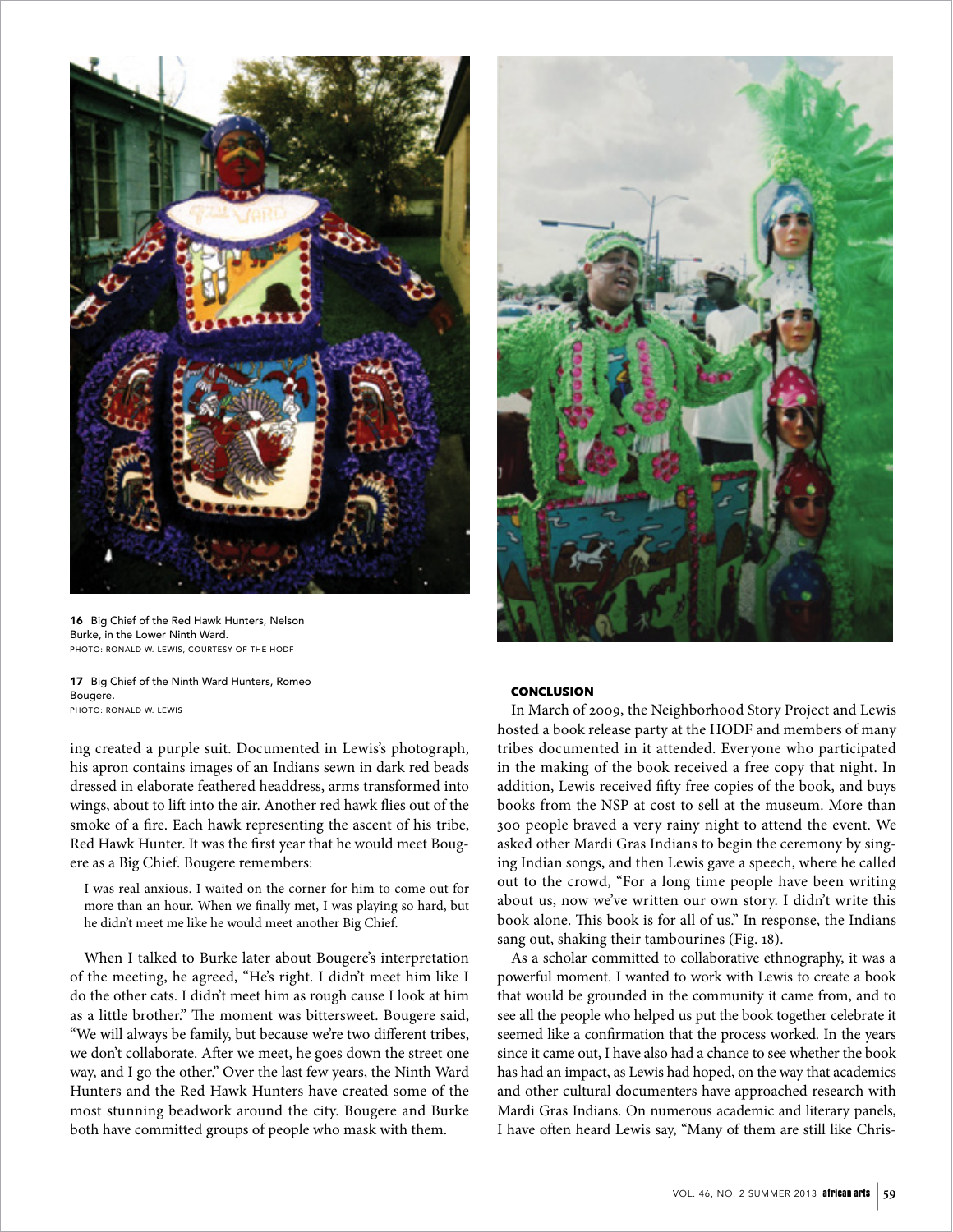

topher Columbus. They come and think they've discovered the Mardi Gras Indian. Guess what? We've been here."

Thinking about this critique, I bring myself back to the times when I learned about a new cultural or artistic practice that captured my imagination. No matter where it is, in those moments, you feel like you are standing at the beginning of a new world. That's what falling in love does—you feel born anew (Carotenuto 1989:17). But as Lewis and I discovered as we worked with the images in this catalogue, whether one wishes it were so or not, this love is inevitably, and intrinsically, tied to the personal and public histories of documentation that already exist. What we learned was taking the time to understand the complex relation-

18 Gilbert "Cosmo" Dave, Ricky Gettridge, and Ronald W. Lewis at the book release for the HODF catalogue. Photo: Jeffrey David Ehrenreich

ships that people have between their art and photography can be an important and fruitful part of the ethnographic and historical research. This bridge work displaces the documenter from the center—the myth that, "I am the first and only one"—but, like any powerful call and response, gives the opportunity to be in a true dialogue with the past, and participate more fully, and honestly, in the present.

*Rachel Breunlin is ethnographer-in-residence in the Department of Anthropology at the University of New Orleans, and the co-director of the Neighborhood Story Project, a book-making organization in partnership*  with the university that creates collaborative ethnographies of the city. *rsbreunl@uno.edu*

#### *Notes*

*A huge amount of gratitude goes to Ronald W. Lewis, Helen Regis, and Lindsey Darnell for collaborating on this project with me for many years. Helen's work on photography in second line parades in New Orleans and Henry Drewal's work on Yoruba beaders has been particularly influential to this piece. Thank you to Cynthia Becker for pulling us all together (and reading over multiple drafts!) and Felipe Smith for introducing me to African Diaspora Studies many years ago at Tulane University. A special thanks to Nelson Burke, Alphonse Robair, Gilbert "Cosmo" Dave, L.J. Goldstein, and Ronald "Buck" Baham for ongoing conversations as this article was developed. Thank you to all the photographers who donated images to the article. Thank you to the College of Liberal Arts and the Department of Anthropology at the University of New Orleans for believing in the Neighborhood Story Project's methods. And thank you to Abram Himelstein, Dan Etheridge, and Bruce Barnes for reading drafts and just general, ongoing operational support.* 

**1** As part of the creation of the museum catalogue, in-depth, semistructured interviews were conducted with Ronald W. Lewis by the author from August 2007–May 2009. Interviews with other people involved in Mardi Gras Indian sewing were conducted or supervised by the author during fieldwork between August 2008–May 2009, with the help of Lindsey Darnell.

**2** The connections between Tambourine and Fan and the Yellow Pochahontas Mardi Gras Indian tribe were developed in conversation with Ronald W. Lewis in April 2008 and former members of Tambourine and Fan, Collins "Coach" Lewis and Victor Harris, during May of 2011.

**3** For an example of a hybrid catalogue of local and scholarly knowledge inspirational to this project, see Crowell, Steffian, and Pullar 2001.

**4** For a discussion of the Ninth Ward's relationship to African American performance traditions in the city, see Breunlin and Regis 2006.

**5** Jeffrey Ehrenreich, who contributed a photo essay on Fi Yi Yi and the Mandingo Warriors to this issue, has also been a regular contributor to the House of Dance & Feathers. A number of his images were featured in the catalogue. See also Ehrenreich 2004, 2010.

**6** Conversation with L.J. Goldstein, February 2013.

#### *References cited*

Ashe, Bertram D. 1999. "On the Jazz Musician's Love/ Hate Relationship with the Audience." In *Signifiyin(g), Sanctifyin' and Slam Dunking: A Reader in African* 

*American Expressive Culture,* ed. Gena Dagel Caponi, pp. 277–89. Amherst: University of Massachusetts Press.

Baum, Dan. 2006. "Letter from New Orleans: The Lost Year." *The New Yorker,* August 21:44–59.

\_\_\_\_\_\_\_. 2009. *Nine Lives: Mystery, Magic, Death, and Life in New Orleans*. New York: Spiegel and Grau.

Barrios, Roberto E. 2010. "'You Found Us Doing This, This Is Our Way': Criminalizing Second Lines, Super Sunday, and Habitus in Post-Katrina New Orleans." *Identities* 17: 6, 586–612.

Bouquet, Mary. 2000. "The Family Photographic Condition." *Visual Anthropology Review* 16 (1):2–19.

Bourne, Joel K. 2007. "The Perils of New Orleans." *National Geographic* August:32–67.

Breunlin, Rachel, and Ronald W. Lewis. 2009. *The House of Dance & Feathers: A Museum by Ronald W. Lewis* with essays by Rachel Breunlin and Helen A. Regis. New Orleans: University of New Orleans Press.

Breunlin, Rachel. 2008. "The House of Dance & Feathers." *Cornerstones: Celebrating the Everyday Monuments and Meeting Places of New Orleans' Neighborhoods*, ed. Rachel Breunlin, p. 76–77. New Orleans: University of